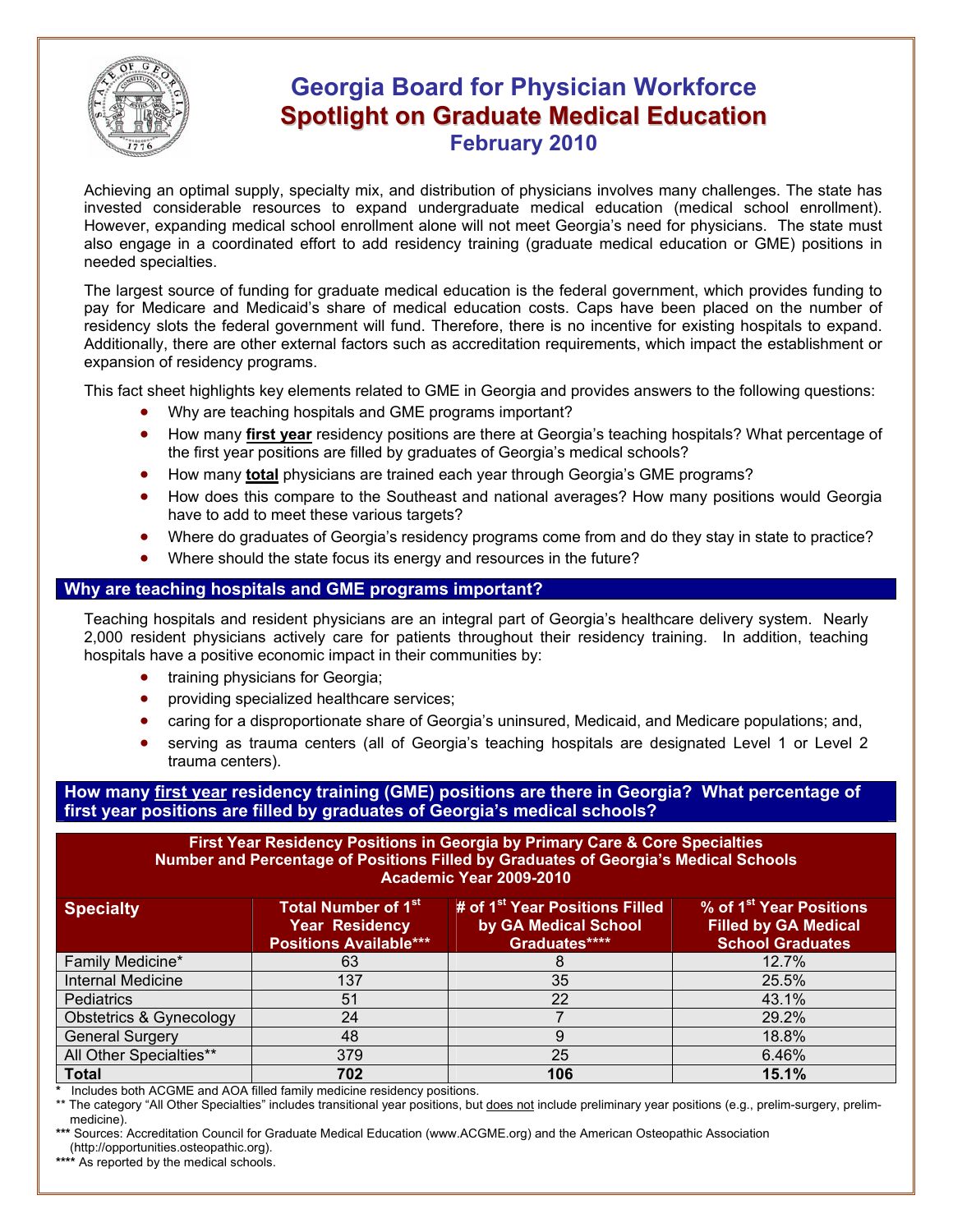# **How many total physicians are trained each year through Georgia's residency (GME) programs?**

| Total Number of Approved and Filled Residency (GME) Positions by Teaching Hospital<br><b>And Total Number of Graduates</b><br>2009-2010 |                                                                                      |                                                                  |                                      |  |  |
|-----------------------------------------------------------------------------------------------------------------------------------------|--------------------------------------------------------------------------------------|------------------------------------------------------------------|--------------------------------------|--|--|
| <b>Teaching Institution</b>                                                                                                             | <b>Total Number of</b><br><b>Approved/Accredited</b><br><b>Residency Positions**</b> | <b>Total Number of</b><br><b>Filled Residency</b><br>Positions** | <b>Total Graduates</b><br>in 2009*** |  |  |
| Emory                                                                                                                                   | 1159                                                                                 | 1065                                                             | 350                                  |  |  |
| Medical College of Georgia*                                                                                                             | 449                                                                                  | 415                                                              | 125                                  |  |  |
| Morehouse School of Medicine                                                                                                            | 140                                                                                  | 128                                                              | 38                                   |  |  |
| Memorial Health University Medical Center                                                                                               | 123                                                                                  | 118                                                              | 33                                   |  |  |
| Medical Center of Central Georgia                                                                                                       | 109                                                                                  | 103                                                              | 28                                   |  |  |
| <b>Atlanta Medical Center</b>                                                                                                           | 81                                                                                   | 78                                                               | 22                                   |  |  |
| The Medical Center, Inc.*                                                                                                               | 53                                                                                   | 48                                                               | 10                                   |  |  |
| Floyd Medical Center*                                                                                                                   | 30                                                                                   | 26                                                               |                                      |  |  |
| Phoebe Putney Memorial Hospital                                                                                                         | 16                                                                                   | 18                                                               | 3                                    |  |  |
| Satilla Regional Medical Center                                                                                                         | 6                                                                                    |                                                                  | 2                                    |  |  |
| <b>Total</b>                                                                                                                            | 2,166                                                                                | 2,006                                                            | 618                                  |  |  |

**\*** The family medicine programs at these teaching institutions have both ACGME and AOA approved and filled residency positions.

**\*\*** Sources: Accreditation Council for Graduate Medical Education (www.ACGME.org) and the American Osteopathic Association

(http://opportunities.osteopathic.org).

**\*\*\*** As reported by the teaching hospitals.

- As shown in the table, **93%** of the approved/accredited residency positions in Georgia **are filled**. This means the remaining **7%** of positions **are vacant**. The majority of these unfilled positions are in primary care or other critical specialties such as emergency medicine, neurology, neurosurgery, and general surgery. This raises the question of why the slots are not filled. Further study is needed to determine the specific reason(s) and to identify potential solutions. For example, the programs may not be filled due to financial constraints of the sponsoring institution, reputation of the residency program(s), or there may be a lack of interested and/or qualified candidates.
- There has been some increase in accredited residency training positions in Georgia, but the increase is relatively small in light of medical school expansion. The number of accredited residency positions has increased by 22.9% over the last nine years (from 1,763 in 2000-2001 to 2,166 in 2009-2010). Medical school enrollment has increased by 41.5% (from 1,515 medical students in 2000-2001 to 2,144 medical students in 2009-2010).

## **How does this compare to the Southeast and national averages? How many positions would Georgia have to add to meet the Southeast and national targets for total residents?**

- Georgia ranks  $39<sup>th</sup>$  among the 50 states in total residents per 100,000 population (down from  $37<sup>th</sup>$  in 2007). Georgia's rate of 20.8 residents per 100,000 is well below the national average of 35.7 residents per 100,000. (Source: AAMC Center for Workforce Studies; 2009 State Physician Workforce Data Book; November 2009.)
- To meet the national average of 35.7 residents per 100,000 population, Georgia would have to add a total of approximately 1,450 residency positions.
- Only one of the surrounding states (Florida at 17.9) has a total resident to population ratio lower than Georgia's.
- To reach the Southeast average of 24.0 residents per 100,000 population, Georgia would have to add a total of approximately 315 residency positions.

| <b>Comparison of Georgia's GME Capacity</b><br><b>Physicians in ACGME-Accredited</b><br><b>Residencies &amp; Fellowships</b><br>Per 100,000 Population |          |                  |  |  |
|--------------------------------------------------------------------------------------------------------------------------------------------------------|----------|------------------|--|--|
|                                                                                                                                                        | Rate per | <b>Rank</b>      |  |  |
|                                                                                                                                                        | 100,000  |                  |  |  |
| <b>U.S.</b>                                                                                                                                            | 35.7     |                  |  |  |
| <b>Southeast</b>                                                                                                                                       | 24.0     |                  |  |  |
| <b>TN</b>                                                                                                                                              | 33.3     | 16 <sup>th</sup> |  |  |
| <b>NC</b>                                                                                                                                              | 31.4     | 18 <sup>th</sup> |  |  |
| <b>AL</b>                                                                                                                                              | 26.9     | 25 <sup>th</sup> |  |  |
| <b>SC</b>                                                                                                                                              | 25.2     | 31 <sup>st</sup> |  |  |
| <b>GA</b>                                                                                                                                              | 20.8     | 39th             |  |  |
| FL<br>Source: AAMC Center for Workforce Studies: 2009 State                                                                                            | 17.9     | 43 <sup>rd</sup> |  |  |

Source: AAMC Center for Workforce Studies; <u>2009 State</u><br>Physician Workforce Data Book; November 2009.